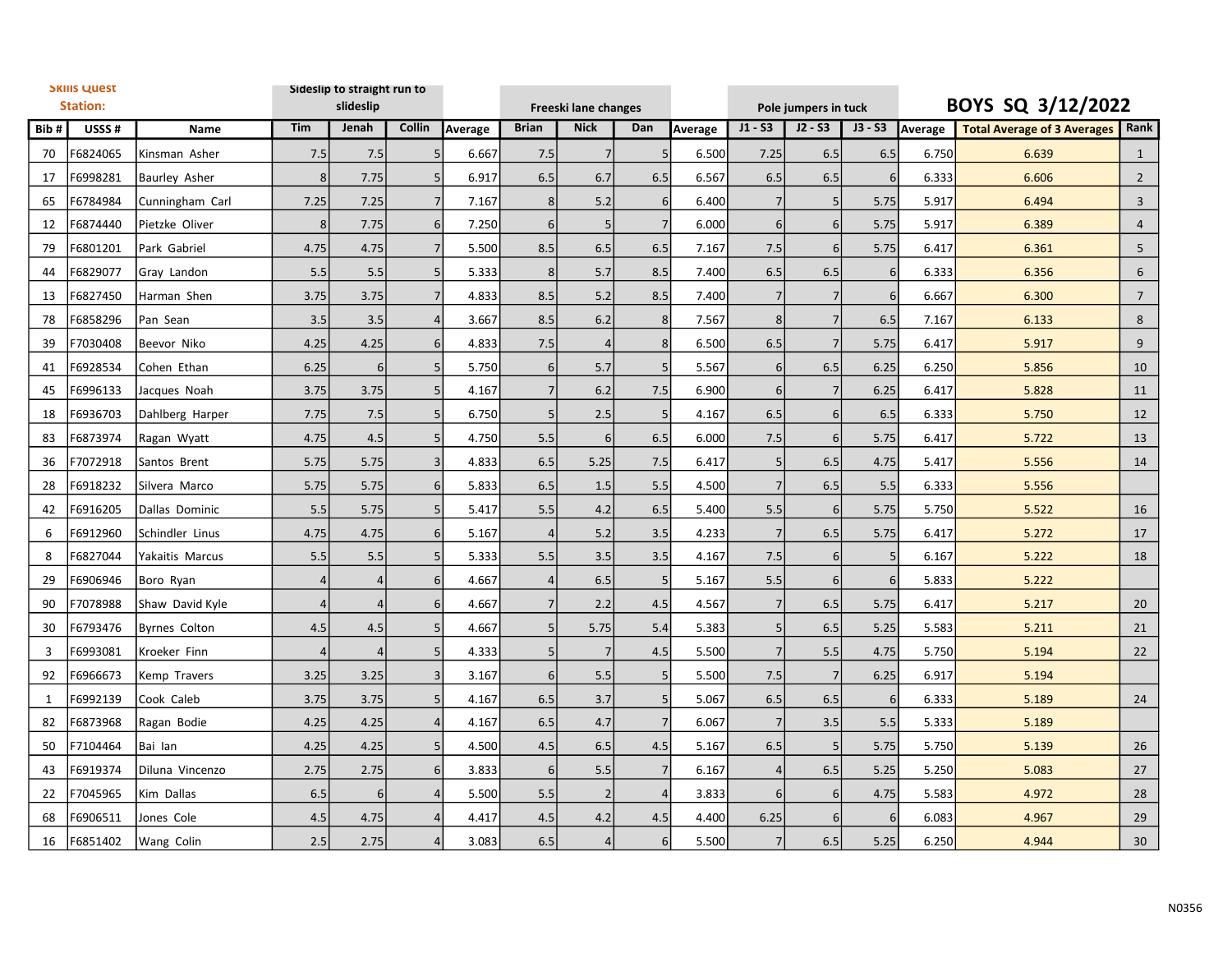| 40             | F6846827 | Coburn Nicholas    | 3.5            | 3.5            | 6 <sup>1</sup> | 4.333 | 5               | 6.5            | 4.5              | 5.333 | 4.5              | $6 \mid$       | 5               | 5.167 | 4.944 |    |
|----------------|----------|--------------------|----------------|----------------|----------------|-------|-----------------|----------------|------------------|-------|------------------|----------------|-----------------|-------|-------|----|
| 31             | F6908939 | Devalle Orso       | 2.75           | 3.75           | 4              | 3.500 | 6.5             | 5.5            |                  | 5.333 | $\boldsymbol{6}$ | 6 <sup>1</sup> | 5.5             | 5.833 | 4.889 | 32 |
| 35             | F6894374 | Rhodes Chet        | 3.75           | 3.75           | 3              | 3.500 | $6\vert$        | 6.5            | $6 \mid$         | 6.167 | 4.5              | 5.5            | 4.75            | 4.917 | 4.861 | 33 |
| 7              | F6912979 | Wallach Levi       | 3.25           | 3.25           | 5 <sup>1</sup> | 3.833 | $6 \mid$        | 5              | 3.5              | 4.833 | $\overline{7}$   | 6              | 4.75            | 5.917 | 4.861 |    |
| 49             | F6915412 | Teytelman Michael  | 4.75           | 4.5            | 5 <sup>1</sup> | 4.750 | 4.5             | 4              | 5                | 4.500 | 5.5              | 5 <sub>l</sub> | 5.25            | 5.250 | 4.833 | 35 |
| 48             | F6807592 | Sidore Austin      | 2.5            | 2.5            | 5 <sup>1</sup> | 3.333 | 7.5             | 2.7            | 5.5              | 5.233 | 5                | 6.5            | 6.25            | 5.917 | 4.828 | 36 |
| 33             | F6910554 | Lichtig-groom Finn | 3.25           | 3.25           | 4              | 3.500 | 4.5             | 6.25           | 5.2              | 5.317 | $4.5\,$          | 6.5            | 5.25            | 5.417 | 4.744 | 37 |
| 72             | F6968607 | Mcardle Cooper     | 6.25           | 6              | 5              | 5.750 | 5.5             | 3.7            | 5 <sub>l</sub>   | 4.733 | $\overline{4}$   | 2.25           | 4.75            | 3.667 | 4.717 | 38 |
| 34             | F6912866 | Lo Everett         | 2.75           | 2.75           | 3 <sup>1</sup> | 2.833 | 3.5             | 5.2            | 5.7              | 4.800 | 6                | 6.5            | 5.75            | 6.083 | 4.572 | 39 |
| 23             | F6987674 | Louderback Henry   | 5.5            | 5.5            | $\overline{2}$ | 4.333 | 5               | 3              | 3                | 3.667 | 6.5              | 5.5            | 5               | 5.667 | 4.556 | 40 |
| 46             | F6995969 | Parisi Max         | 3.5            | 3.5            | $\vert$        | 3.667 | 5.5             | 3              | $6 \overline{6}$ | 4.833 | 4.5              | 5.5            | 5.25            | 5.083 | 4.528 | 41 |
| 93             | F6903272 | Chorey Colton      | 3.75           | 3.75           | $\vert$        | 3.833 | $\vert$         | 4.5            | 5 <sup>1</sup>   | 4.500 | 5                | 5 <sub>l</sub> | 5.5             | 5.167 | 4.500 | 42 |
| 9              | F6971655 | Cohen Levi         | 3              | 3              | 5 <sub>l</sub> | 3.667 | 7.5             | 4.2            | 7.5              | 6.400 | $\mathsf{3}$     | 3              | $\overline{4}$  | 3.333 | 4.467 | 43 |
| 25             | F7076299 | Oberman Maxwell    | 2.5            | 3.25           | $\vert$        | 3.250 | 5.5             | 2.2            | 3.5              | 3.733 | $\overline{7}$   | 6.5            | 5.5             | 6.333 | 4.439 | 44 |
| 69             | F7048839 | Kim lan            | 3.75           | 3.5            | 5 <sup>1</sup> | 4.083 | $\vert$         | 1.7            | 3.5              | 3.067 | 6.5              | 5.5            | 5.75            | 5.917 | 4.356 | 45 |
| 59             | F7042397 | Aldrich Liam       | 3.25           | 3.25           | 5 <sup>1</sup> | 3.833 | 4.5             | 3.25           | 4.5              | 4.083 | 4.5              | 5.5            | 5.25            | 5.083 | 4.333 | 46 |
| 61             | F6959399 | Cann Ethan         | 3.75           | 3.75           | $\vert$        | 3.833 | 3.5             | $\overline{2}$ | $\overline{4}$   | 3.167 | 6                | 6              | $6\phantom{1}6$ | 6.000 | 4.333 | 47 |
| 81             | F7064076 | Piziali Bodhi      | $\overline{3}$ | 3              | 3              | 3.000 | $\vert 4 \vert$ | 2.7            | $\overline{4}$   | 3.567 | $\overline{7}$   | 6              | 6.25            | 6.417 | 4.328 | 48 |
| 76             | F6992406 | Morrison Kyland    | $\overline{2}$ | $\overline{2}$ | 4              | 2.667 | $\vert 4 \vert$ | 3              | 3.5              | 3.500 | $\overline{7}$   | 6.25           | $\overline{7}$  | 6.750 | 4.306 | 49 |
| 80             | F6912539 | Perlroth Elias     | 5.25           | 5.25           | 3              | 4.500 | $\overline{3}$  | 2.7            | 4                | 3.233 | 5.5              | 5              | 5               | 5.167 | 4.300 | 50 |
| $\overline{4}$ | F6995761 | Lloyd Oliver       | 2.75           | 2.75           | 4              | 3.167 | 5.5             | 4.2            | 5 <sub>5</sub>   | 4.900 | 5                | $\vert$        | 5.25            | 4.750 | 4.272 | 51 |
| 51             | F7073242 | Chen Jack          | 2.5            | 2.75           | $\vert$        | 3.083 | 3.5             | 3              | 4.5              | 3.667 | 6.75             | 5.5            | 5.5             | 5.917 | 4.222 | 52 |
| 15             | F6775266 | Swanson Erik       | $\overline{3}$ | 3.5            | 5 <sup>1</sup> | 3.833 | 5 <sup>1</sup>  | 4.7            | $\overline{3}$   | 4.233 | 4.5              | 4.5            | 4.75            | 4.583 | 4.217 | 53 |
| 74             | F6879308 | Michejda Tanner    | 1.5            | 1.5            | 2              | 1.667 | 5.5             | 5.7            | 5 <sup>1</sup>   | 5.400 | 5.75             | 5.5            | 5.5             | 5.583 | 4.217 |    |
| 52             | F6608551 | Crick Ashley       | 2.75           | 2.75           | 5 <sup>1</sup> | 3.500 | $\vert 4 \vert$ | 2.75           | 5 <sub>l</sub>   | 3.917 | 5                | 5.5            | 5               | 5.167 | 4.194 | 55 |
| 47             | F6915709 | Pfeister Miles     | 2.5            | 2.5            | 5 <sup>1</sup> | 3.333 | $\vert 3 \vert$ | 2.5            | 3                | 2.833 | $6\,$            | 7              | 6               | 6.333 | 4.167 | 56 |
| $\overline{2}$ | F6993440 | Kim Mateo          | 2.5            | 2.75           | 4              | 3.083 | 3.5             | 5.2            | 3 <sup>1</sup>   | 3.900 | 6.5              | 5.5            | 4.5             | 5.500 | 4.161 | 57 |
| 27             | F6756285 | Schlumberger Lucas | 5.5            | 5.25           | 3 <sup>1</sup> | 4.583 | $\vert$         | 2.5            | 2.5              | 3.000 | $\overline{4}$   | 5.5            | 5               | 4.833 | 4.139 | 58 |
| 14             | F6907259 | Hoque Raiden       | 3              | $\overline{3}$ | 5 <sup>1</sup> | 3.667 | $6 \mid$        | $\overline{2}$ | $\overline{4}$   | 4.000 | 4.5              | 4.5            | 5               | 4.667 | 4.111 | 59 |
| 84             | F6980593 | Russell Beau       | $\overline{2}$ | $\overline{2}$ | 3              | 2.333 | 5 <sup>1</sup>  | 4.5            | 4.5              | 4.667 | 5                | 5 <sup>1</sup> | 5.5             | 5.167 | 4.056 | 60 |
| 71             | F6987561 | Koch Peyton        | 2.75           | $\overline{3}$ | 3              | 2.917 | 4.5             | 3.2            | 5 <sub>5</sub>   | 4.233 | 5.5              | $\vert$        | 5               | 4.833 | 3.994 | 61 |
| 53             | F7103938 | Krievane Evan      | 4.75           | 4.5            | $\vert$        | 4.417 | 4.5             | 5              | $\overline{4}$   | 4.500 | 2.5              | $\overline{2}$ | 4.25            | 2.917 | 3.944 | 62 |
| 24             | F6992235 | Moberly Connor     | $\overline{3}$ | $\overline{3}$ | 3              | 3.000 | $\overline{2}$  | 3.2            | 3.5              | 2.900 | 6.5              | 5.5            | 5.25            | 5.750 | 3.883 | 63 |